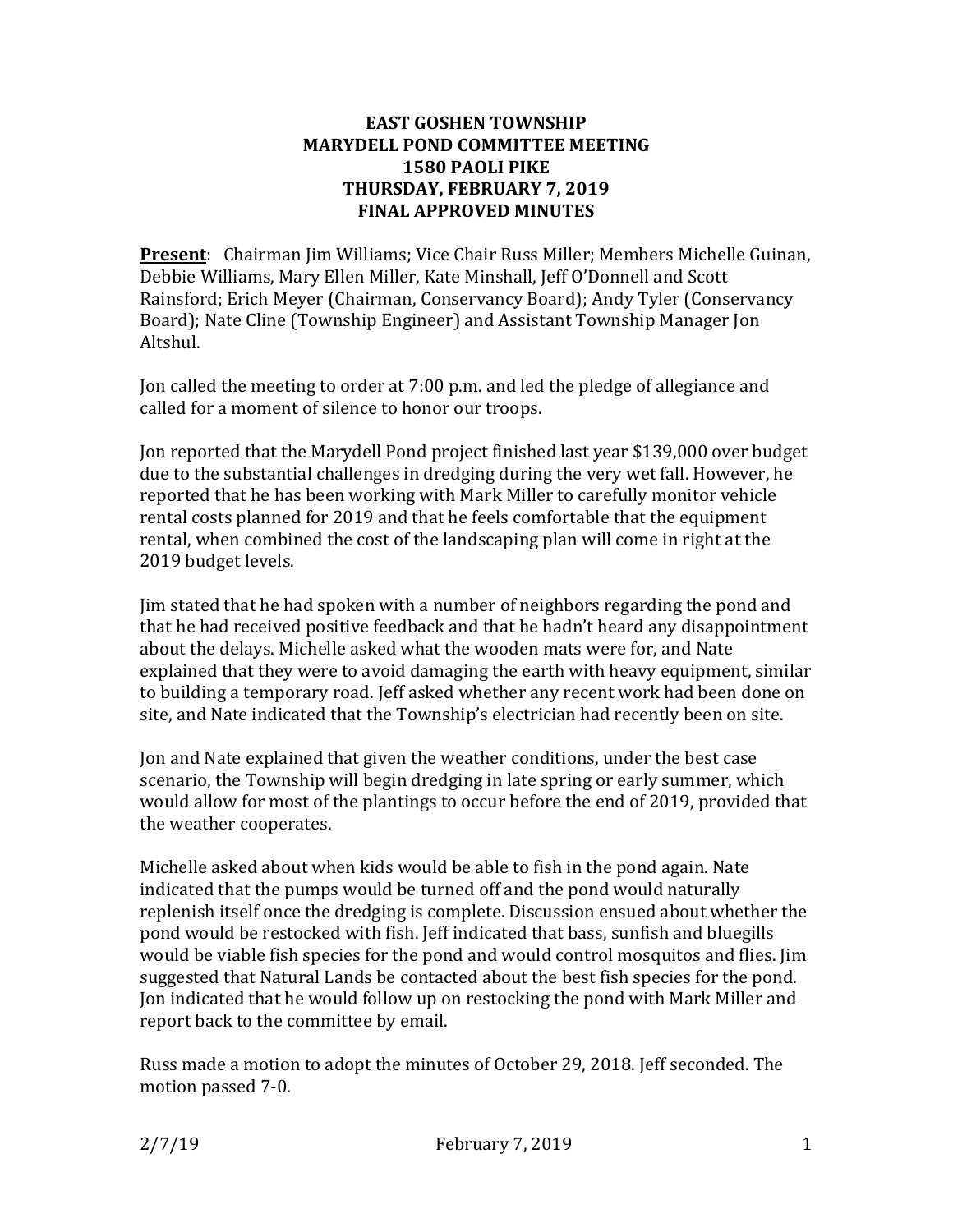The committee reviewed the draft landscaping plan originally presented at the October 29, 2018, meeting. Jon indicated that the Township now had sufficient boulders in its Public Works yard to cut the boulder budget in half, bringing the total cost of the landscaping plan down to approximately \$40,000. The committee also reiterated that it was opposed to street trees along Barker Drive, and Nate agreed to update the slides with the trees removed. Jon and Nate agreed to touch base next week to update the materials, including cutting some of the unnecessary slides so that the landscaping plan would be easier to present and follow along with at the March 7<sup>th</sup> meeting. Jon also agreed to provide a slide or slides outlining the timeline on the project, from the original concerns about the trees raised two years ago to the eventual implementation of the landscaping plan. Jim and Russ indicated that they'd like to do a "dry run" of the presentation on Monday, March 4th.

Kate raised concerns about the spring house and asked whether the entrance could be gated the same way that the spring house in Applebrook Park is gated to prevent vandalism and neighborhood teens from using the structure to engage in illegal or inappropriate behavior. Jon indicated that this would not be a problem. Kate also asked about whether the small wooden footbridge that goes over a marshy area on the southeastern corner of the pond would be moved and/or rebuilt. Nate indicated that the footbridge may not be necessary once the inlet pipes are moved back, but that that decision could be made later. Debbie asked about whether benches could be installed. Jon indicated that decisions about smaller amenities like benches could be deferred until after the planting is complete. He also noted that there is a way for residents to donate park benches via Friends of East Goshen.

Kate made a motion to authorize the sending of the draft letter to Marydell residents inviting them to the March 7<sup>th</sup> meeting, as corrected. Jeff seconded. The motion passed 7-0.

Concern was raised about dangers that a dredged pond could pose for residents, particularly children and teenagers who may attempt to illegally ice skate or swim in the soon-to-be-deeper pond. Jon suggested that the Township purchase a number of signs for placement around the pond stating that swimming and ice skating are prohibited. Jon also agreed to contact the Township's insurance broker regarding any additional best practices for the dredged pond with regard to mitigating future risk.

Discussion ensued about the role of the committee in overseeing and assisting Public Works in the location of plantings. Jim, Mary Ellen, Kate, Debbie, Jeff and Erich Meyer agreed to meet with Public Works to discuss staking and/or locating various plantings. Jon agreed to calendar this issue for mid-September to ensure that this group can find a mutually agreeable time to meet with Mark Miller prior to Public Works commencing planting. In addition, the committee agreed to meet again in late 2019 or early 2020 to develop a long-term maintenance plan with the Township.